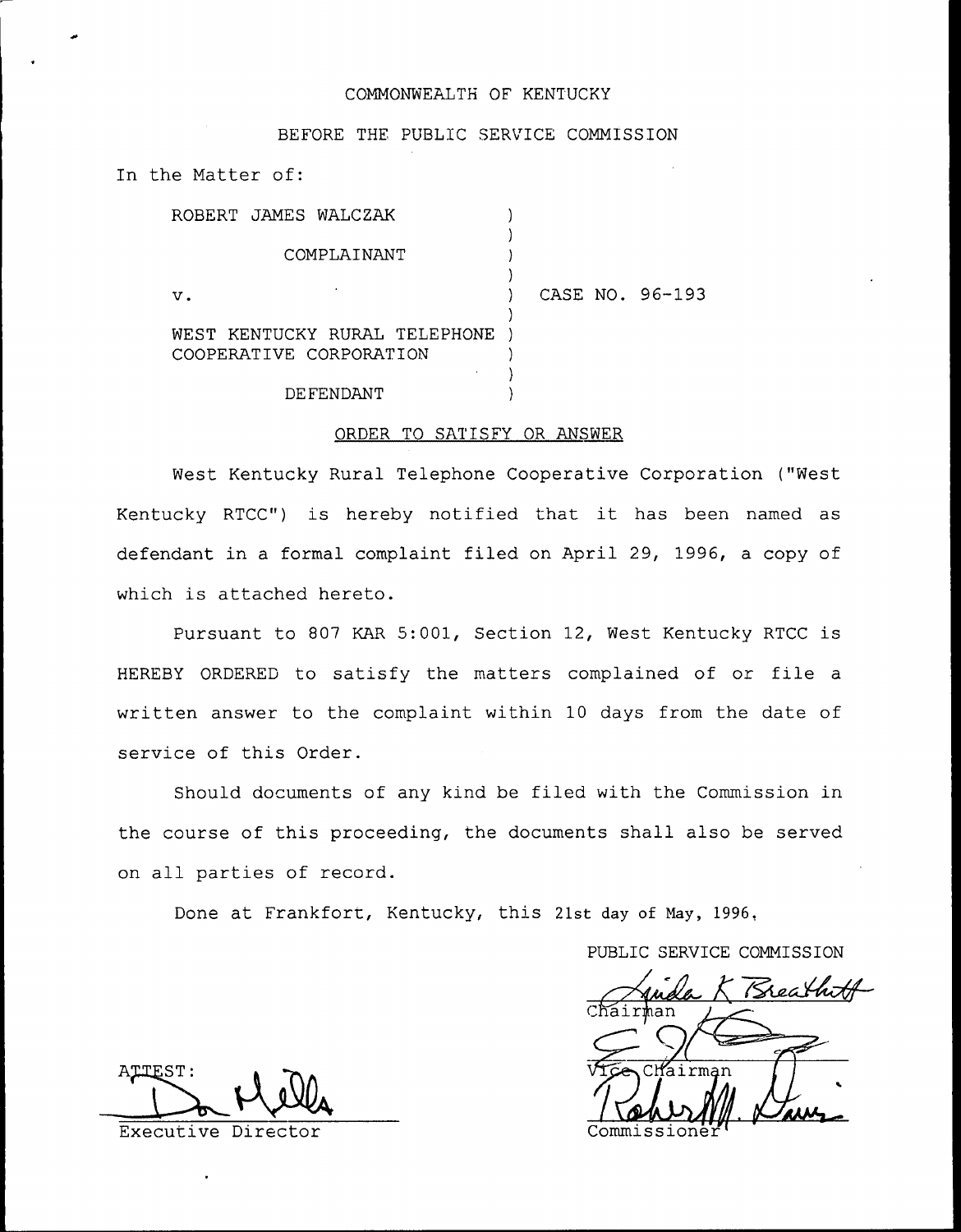## COMMONWEALTH OF KENTUCKY

BEFORE THE PUBLIC SERVICE COMMISSION

**NOISSINNOO**<br>**DOBELIC SERVATS** 

**APR 2 9 1996** In the Matter of: **BECEMEN** BERT TAMES WALCOME COMPLAINANT VS.  $96 - 193$ West KENTUCKY DEFENDANT COMPLAINT The complaint of respectfully shows:  $\overline{\mathscr{M}}$ our  $(a)$  $\overline{Fu}$ Your Náme) Your Address)  $(b)$ Name  $\frac{g+h}{g}$  (Address of Utility)  $(c)$ That: <u>fame a gre</u><br>(Describe here, <u>UMU CLAGEN MAJUSCH</u><br>attaching additional sheets if a Computer a Weburg To gr on  $\overline{\mathsf{act}}$ . eville the the telephone (" one lim.

<u>Continued</u> <u>on</u> <u>Next</u>